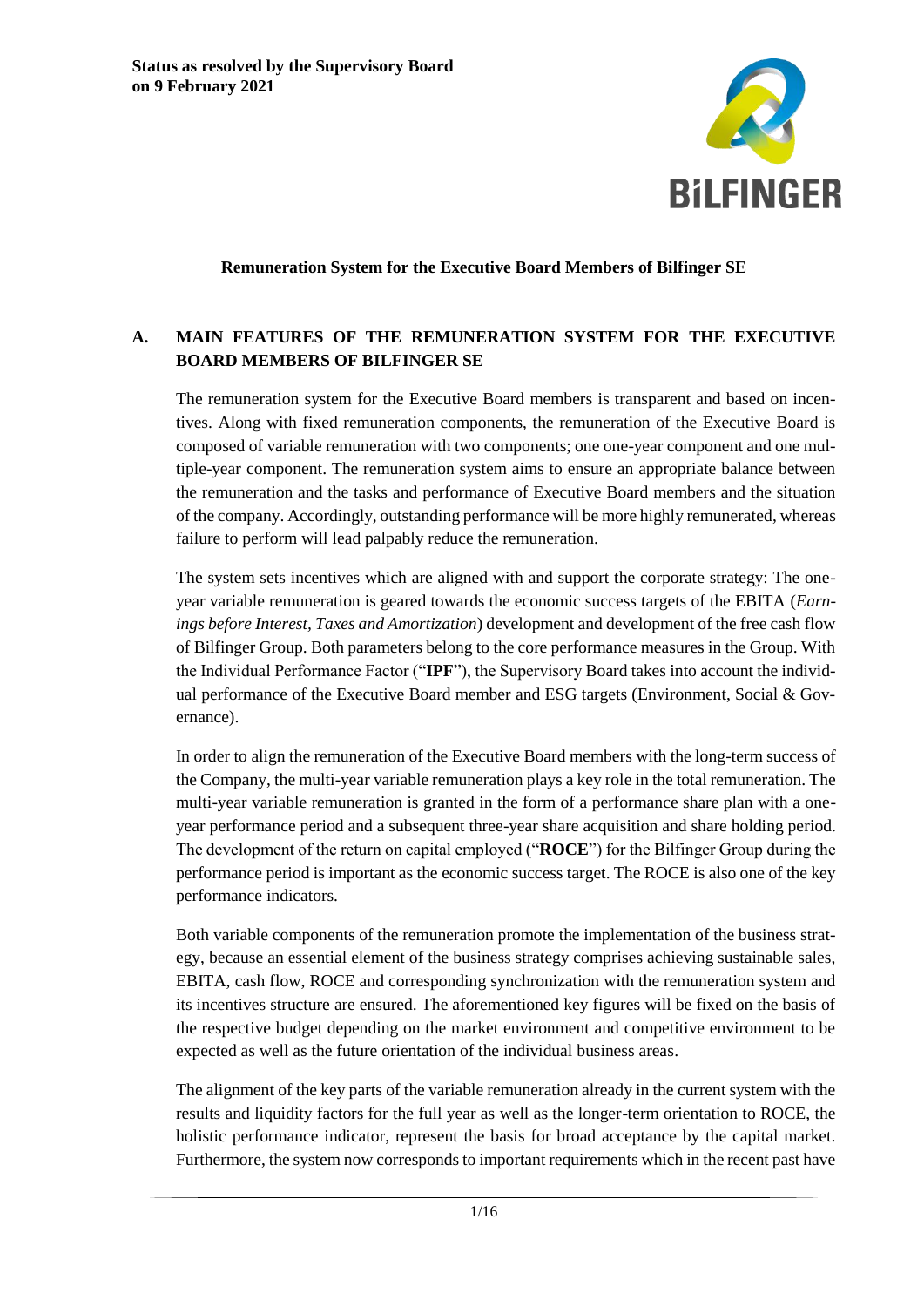increasingly been able to be observed as necessary criteria. This applies in particular to the subjects penalties and clawbacks. Moreover, the design of the possibilities for adapting the Short-Term Incentive through Individual Performance Factors do justice to the growing significance of the ESG targets aimed at achieving sustainable management.

In order to better align the interests of the Executive Board members with the interests of the shareholders (as an important group of stakeholders) and to guarantee Bilfinger SE's long-term and sustainable development, the Executive Board members are obliged to acquire Bilfinger SE shares and maintain possession thereof for the duration of the appointment to the Executive Board.

The system for the remuneration of the Executive Board members is clear and understandable. It has been simplified compared to the remuneration system to date. It corresponds to the requirements of the Stock Corporation Act as amended by the Act on the Implementation of the Second Shareholder Rights Directive of 12 December 2019 (Federal Gazette (BGBl.) Part I 2019, No. 50 of 19 December 2019) and takes into account the recommendations of the German Corporate Governance Code (GCGC) in the version that entered into force on 20 March 2020, unless a departure from the Code has been declared.

As of 1 January 2021, the new remuneration system applies to all Executive Board members whose service agreements will be newly signed or extended as from the resolution adopted by the Supervisory Board dated 9 February 2021.

# **B. THE REMUNERATION SYSTEM IN DETAIL**

#### **I. Components of remuneration**

#### **1. Overview of the components of remuneration and their relative share in the remuneration**

The remuneration of the Executive Board members comprises both fixed and variable components. Fixed components of the Executive Board remuneration are the annual base salary, fringe benefits, and the company pension. Variable components are the one-year variable remuneration (Short-Term Incentive, "**STI**") and the multiple-year variable remuneration (Long-Term Incentive, **"LTI**"). Furthermore, the system of remuneration has requirements for the acquisition of shares and shareholding for the Executive Board members.

| <b>Component of Remuneration</b>          | <b>Assessment Basis / Parameter</b>                                        |
|-------------------------------------------|----------------------------------------------------------------------------|
| Fixed components of the remu-<br>neration |                                                                            |
| Annual base salary                        | In twelve equal installments payable at the end of every<br>calendar month |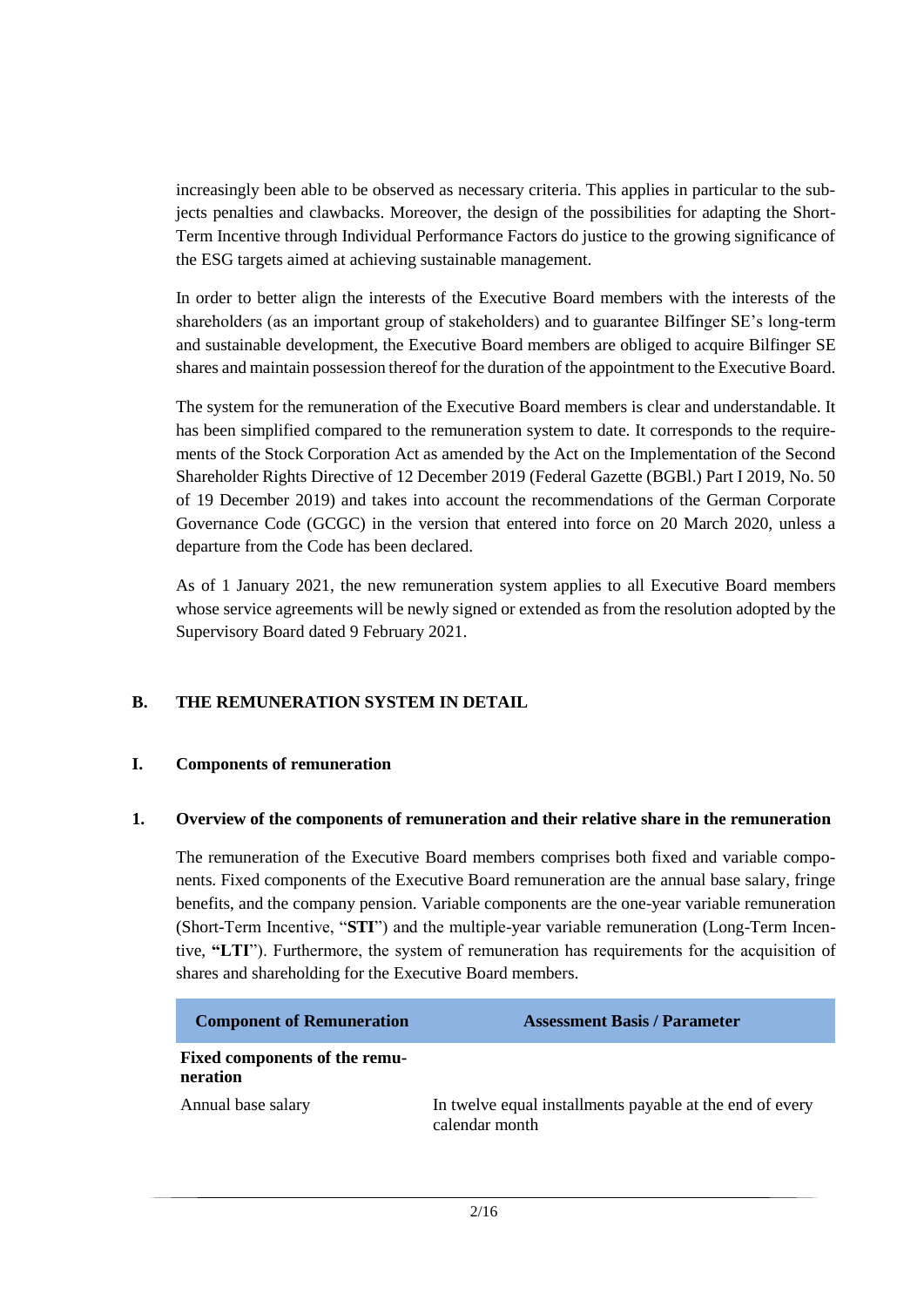| <b>Component of Remuneration</b>           | <b>Assessment Basis / Parameter</b>                                                                                                                                                                                                          |                                                                                                                                                                                               |  |
|--------------------------------------------|----------------------------------------------------------------------------------------------------------------------------------------------------------------------------------------------------------------------------------------------|-----------------------------------------------------------------------------------------------------------------------------------------------------------------------------------------------|--|
| Fringe benefits                            | - Private use of a company car; use of a driver from the<br>pool, if available<br>- Means of communication<br>- Accident insurance<br>$-$ D&O insurance <sup>1</sup>                                                                         |                                                                                                                                                                                               |  |
| Company pension                            | Insurance-related pension commitment through the<br>provident fund (Unterstützungskasse) or in the form of<br>a pension payment as an additional fixed salary com-<br>ponent.<br>Annual contribution of up to 50% of annual base sal-<br>ary |                                                                                                                                                                                               |  |
| Variable components of remu-<br>neration   |                                                                                                                                                                                                                                              |                                                                                                                                                                                               |  |
| One-year variable remunera-<br>tion(STI)   | Type of plan:<br>Limitation:<br>Performance criteria:                                                                                                                                                                                        | Target bonus<br>200% of the target amount<br>$-$ EBITA (50%) and<br>$-$ Free cash flow (50%)<br>plus IPF $(0.8-1.2)$                                                                          |  |
|                                            | Assessment period:<br>Payout date:                                                                                                                                                                                                           | One year looking forward<br>Two weeks after the ordinary<br>General Meeting of Bilfinger SE,<br>to which the annual financial<br>statements for the fiscal year con-<br>cerned is submitted   |  |
| Multi-year variable remunera-<br>tion(LTI) | Type of plan:<br>Limitation:                                                                                                                                                                                                                 | Performance Share Plan with a<br>holding obligation for the shares                                                                                                                            |  |
|                                            |                                                                                                                                                                                                                                              | 200% of the target amount (at the<br>end of the performance period)                                                                                                                           |  |
|                                            | Performance criterion:<br>Performance period:                                                                                                                                                                                                | ROCE (100%)<br>One year looking forward, fol-<br>lowed by a three-year holding ob-<br>ligation                                                                                                |  |
|                                            | Payout:                                                                                                                                                                                                                                      | In shares or in cash (with an obli-<br>gation to acquire shares)                                                                                                                              |  |
|                                            | Payout/share alloca-<br>tion date:                                                                                                                                                                                                           | Fourteenth banking day after the<br>ordinary General Meeting of<br>Bilfinger SE, to which the annual<br>financial statements for the fiscal<br>year of the performance period is<br>submitted |  |

 $\,1\,$ <sup>1</sup> The D&O insurance is currently not classified as a remuneration component, but rather predominantly in the interest of the company. This may change in the future, so D&O insurance has been listed as an anticipatory measure.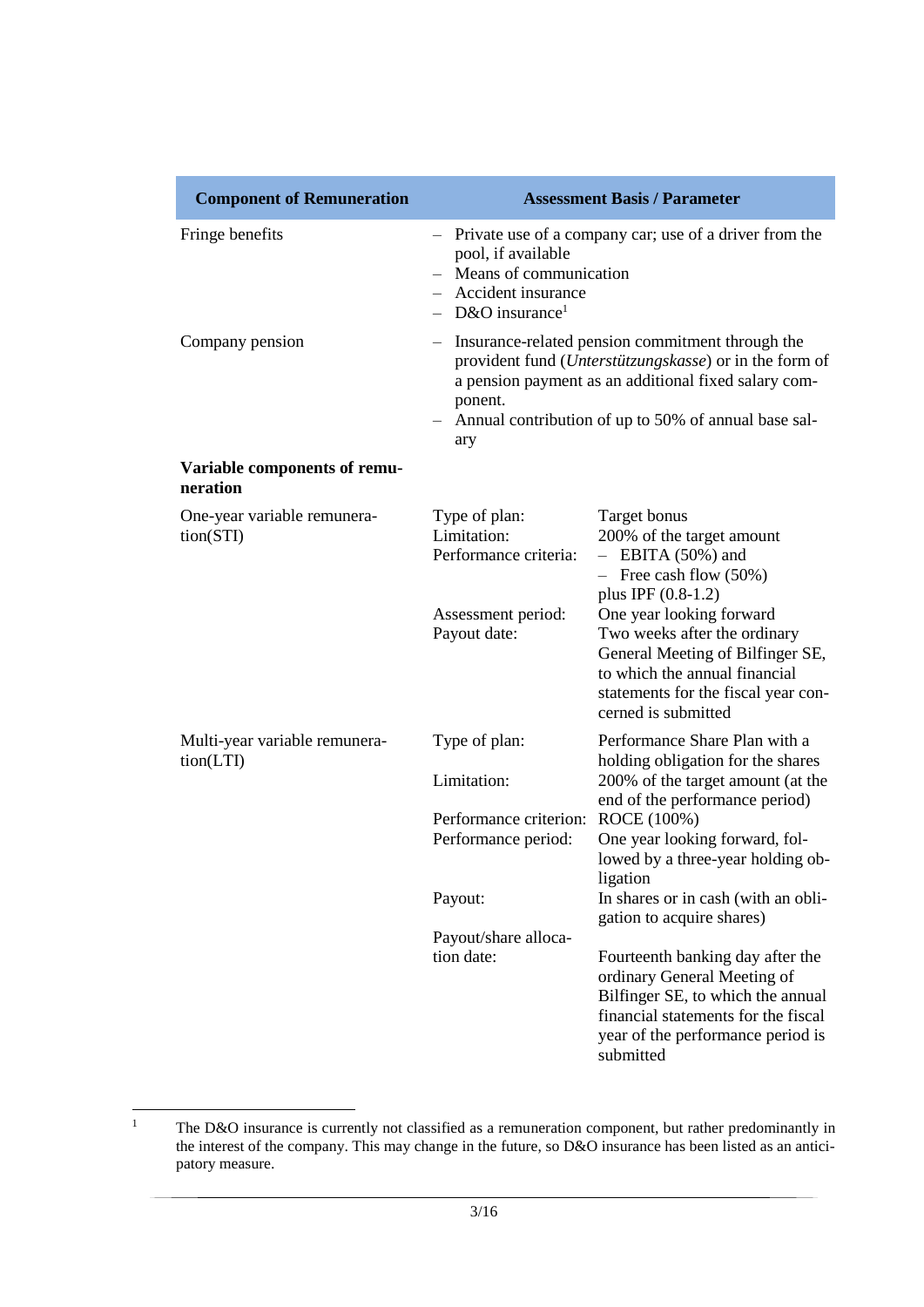| <b>Component of Remuneration</b>                           | <b>Assessment Basis / Parameter</b>                                                                                                                                                                                                          |
|------------------------------------------------------------|----------------------------------------------------------------------------------------------------------------------------------------------------------------------------------------------------------------------------------------------|
| <b>Further benefits</b>                                    |                                                                                                                                                                                                                                              |
| Special payments                                           | On a case-by-case basis for outstanding performance or<br>extraordinary success                                                                                                                                                              |
| utive Board members on the occa-<br>sion of taking office. | Benefits for newly appointed Exec- - Where applicable: Payments to offset forfeited varia-<br>ble remuneration or other financial disadvantages<br>$-$ Where applicable: Sign-on bonus<br>- Where applicable: Minimum remuneration guarantee |

On the basis of the remuneration system, the Supervisory Board will establish a specific target total remuneration for every Executive Board member that is appropriate to the tasks and performance of the Executive Board member and to the Company's situation and does not exceed the customary remuneration without any special reasons. The target total remuneration comprises the sum of all of the components of remuneration relevant for the total remuneration. With respect to STI and LTI, the target amount will be based on a 100% target achievement. The proportion of the multi-year variable remuneration in the target total remuneration shall exceed the proportion of the one-year variable remuneration in the target total remuneration. The relative shares of the fixed and variable components of remuneration are presented below in relation to the target total remuneration.

| approx. 40-50%                                                            | approx. $20-30\%$     | approx. 25-35% |
|---------------------------------------------------------------------------|-----------------------|----------------|
| <b>Fixed remuneration</b>                                                 | Variable remuneration |                |
| Annual base salary<br>$+$ Fringe benefits<br>$+$ Company pension benefits | <b>STI</b>            | LTI            |

For Executive Board members with current appointments, the share of the fixed remuneration (annual base salary, contributions to a company pension and fringe benefits) amounts to approximately 44% of the target total remuneration and the share of the variable remuneration also comprises approximately 56% of the target total remuneration. The share of the STI (target amount) in the target total remuneration is approximately 25% and the share of the LTI (target amount) in the target total remuneration is approximately 31%.

The aforementioned shares may deviate slightly for future fiscal years due to the development of the expenditure for the contractually promised fringe benefits as well as for any new appointments. The same applies where a member of the Executive Board fills a vacant Executive Board role on an interim basis and the Supervisory Board grants additional remuneration for this. What is more, the aforementioned shares may deviate when granting any payments on the occasion of a member assuming an office or when providing remuneration guarantees or special payments for new appointments.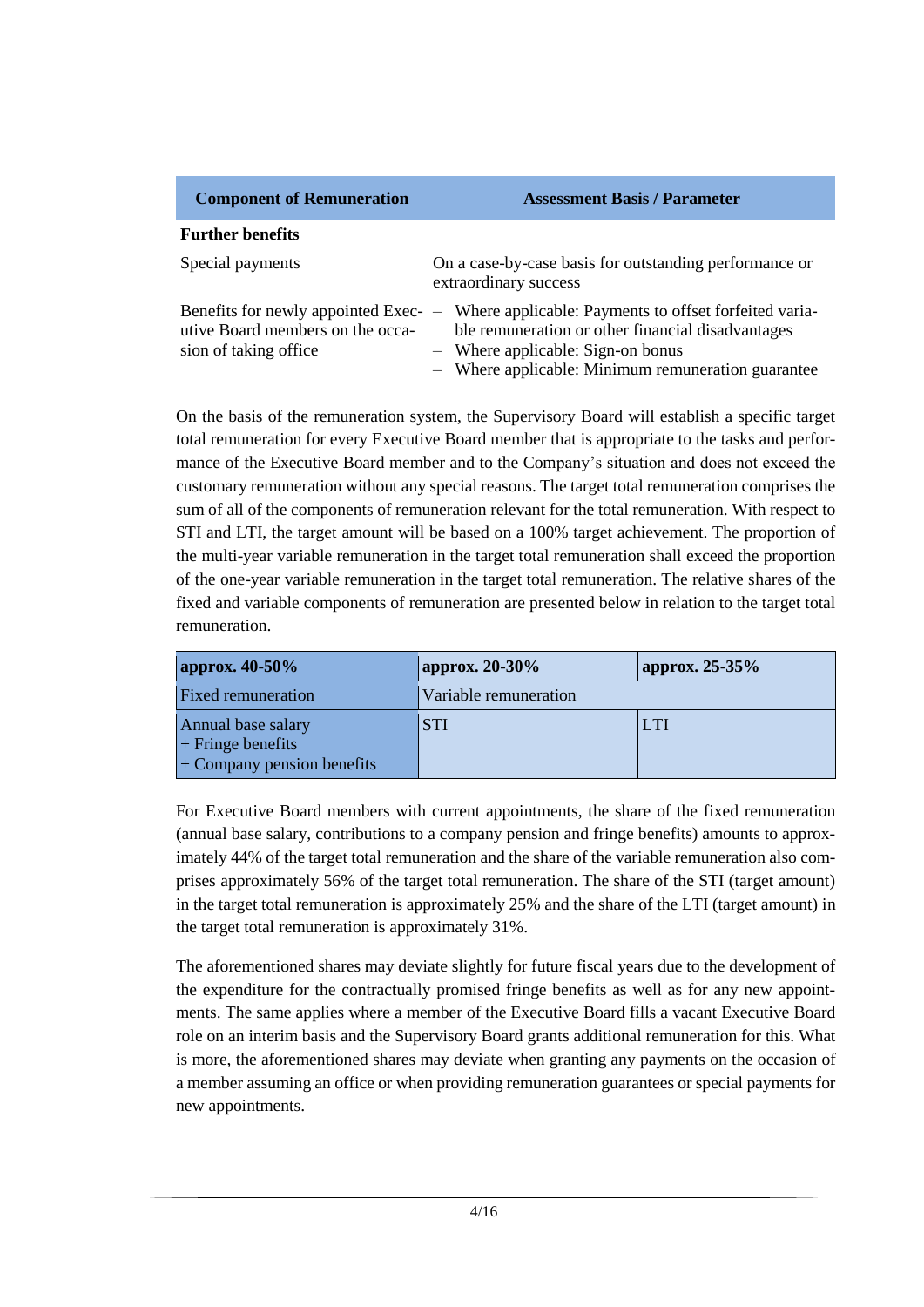## **2. Fixed components of remuneration**

#### **2.1 Annual base salary**

The Executive Board members shall receive an annual base salary in twelve equal installments, which will be paid out at the end of a calendar month.

## **2.2 Company Pension Plan**

Bilfinger SE will grant the Executive Board members a company pension. This can be granted as an insurance-related pension commitment through the provident fund (*Unterstützungskasse*) or in the form of a pension payment as an additional fixed salary component. The annual contribution to the insurance-related pension commitment or pension payment as the case may be shall be agreed upon between Bilfinger SE and the Executive Board member and amounts to a maximum of 50% of the annual base salary agreed upon.

## **2.3 Fringe benefits**

The Executive Board Members are entitled to standard fringe benefits. These fringe benefits currently comprise the following in particular:

Bilfinger SE will currently provide a company car for every Executive Board member, including for private use. The Executive Board members may – insofar as available – utilize a driver from the Bilfinger SE pool. Furthermore, Executive Board members may also privately use the means of communication provided by Bilfinger SE. Bilfinger SE will grant the Executive Board members accident insurance (death and invalidity). Moreover, the Executive Board members are covered by the D&O insurance of Bilfinger SE.<sup>2</sup>

Bilfinger SE may provide the described fringe benefits to the Executive board members in another form instead (e.g., payment of a sum of money instead of providing a company car) and other customary fringe benefits to a reasonable extent.

## **2.4 Other benefits in special cases**

In individual cases, the Supervisory Board may grant a payment on the occasion of a new Executive board member assuming office in the year of assumption (sign-on bonus) or, where applicable, the second year of the appointment due to the assumption of office or may grant a remuneration guarantee. This also includes the option of splitting such a payment or remuneration guarantee between the year of assumption and the second year of the appointment. The provision

<sup>-</sup><sup>2</sup> D&O insurance is currently not classified as a remuneration component, but rather as predominantly in the interest of the company. This may change in the future, so D&O insurance has been listed as an anticipatory measure.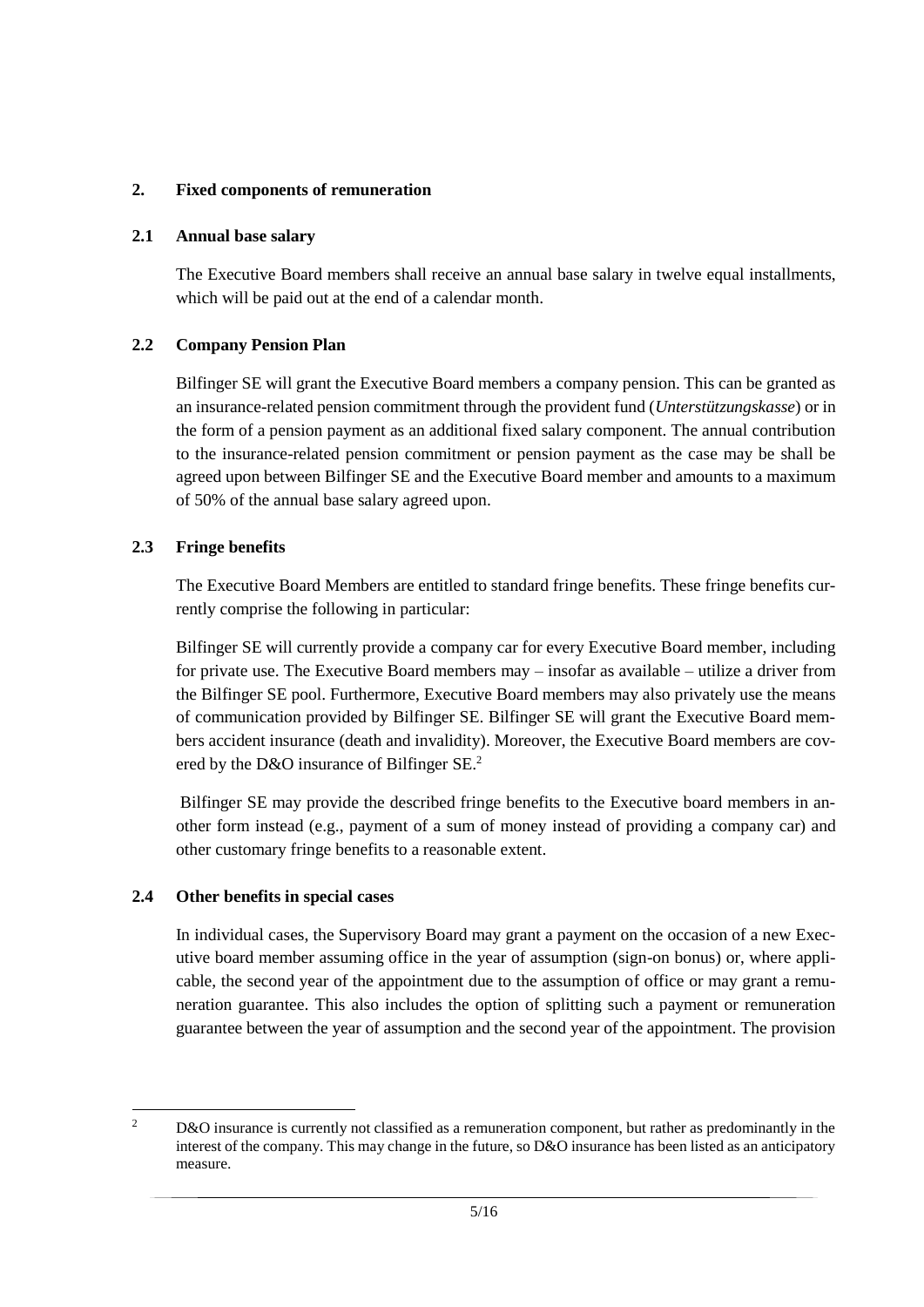of such a payment or remuneration guarantee may compensate for example for any losses of variable remuneration from the former employer suffered by the Executive Board member due to the transfer to Bilfinger SE.

## **3. Variable components of remuneration**

In the following, the Executive Board's variable components of remuneration are described in detail. In doing so, it will be made clear what the connection is between the achievement of the performance criteria and the payout amounts. Furthermore, it will be explained in what form and when the Executive Board members may dispose of the variable remuneration amounts granted.

#### **3.1 One-year variable remuneration (STI)**

The STI is a performance-related bonus with a one-year assessment period. As a first step, the STI depends on the key economic success targets for Bilfinger SE. As a second step, the Supervisory Board may take into account the individual performance of the Executive Board member and the achievement of ESG targets through the IPF.



The two economic success targets used to calculate the payout amounts from the STI are the EBITA and the free cash flow of the Group, each of which are weighted with 50%.

For the fiscal year and when taking into account the current business planning prepared by the Executive Board or by way of an exception, in the event of the lack of the timely submission of the business planning prior to the end of the expiring fiscal year, the Supervisory Board will set the following for each of the economic success targets of EBITA and free cash flow at the first meeting after the submission of the planning to the Supervisory Board:

- a minimum value which corresponds to the degree of target achievement of 50%;
- a target value which corresponds to the degree of target achievement of 100%; and
- a maximum value which corresponds to the degree of target achievement of 200%.

Values between the minimum value and the target value and between the target value and the maximum value will be interpolated linearly. As part of the establishment of the economic success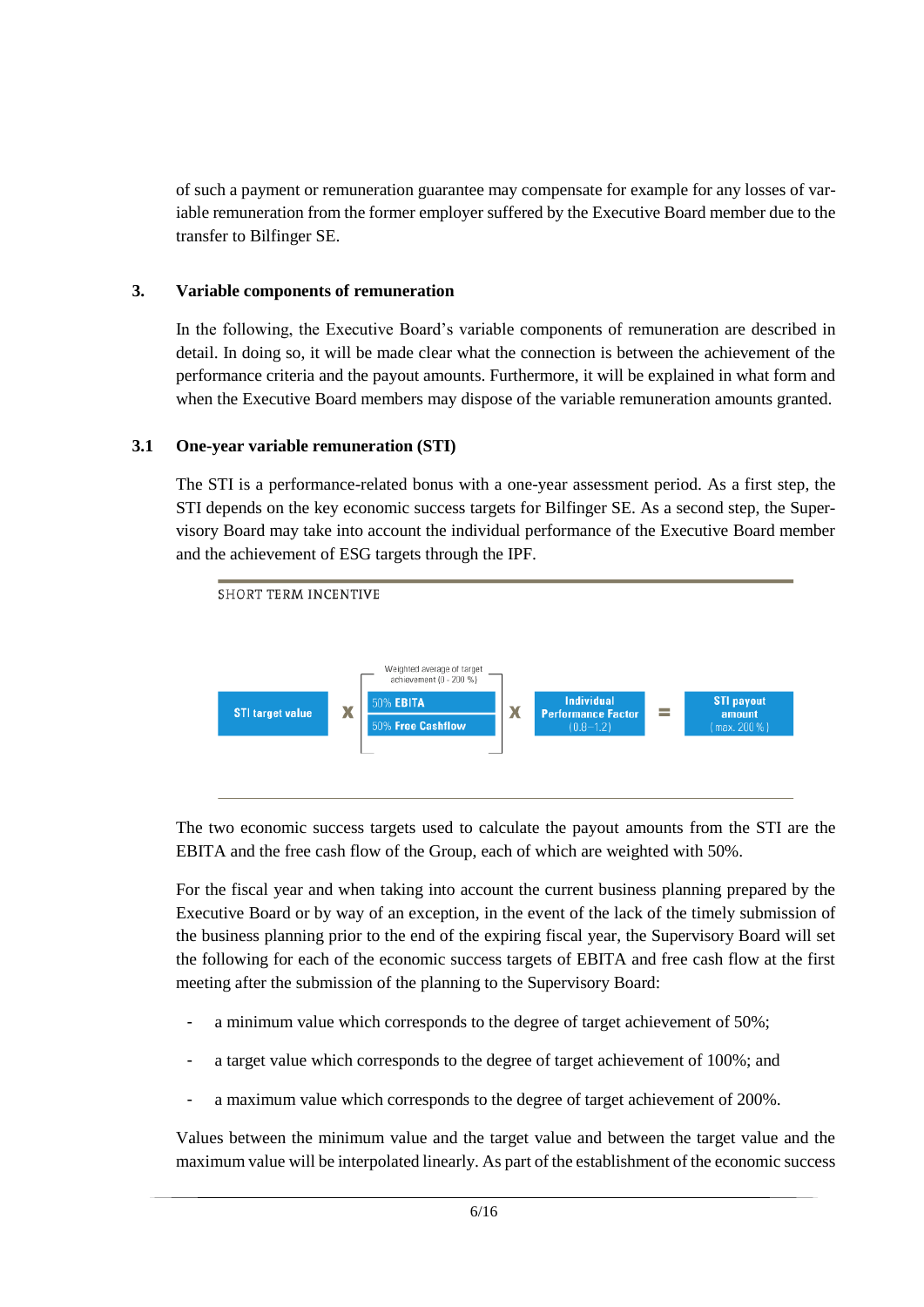target EBITA, the Supervisory Board will determine whether the EBITA adjusted or the corrected EBITA is decisive for the fiscal year.

After the end of the fiscal year, the degree of target achievement of the economic success targets will be ascertained. Initially the actually achieved values of the EBITA and the free cash flow according to the approved consolidated financial statements of Bilfinger SE will be decisive. When ascertaining the actually achieved values of the economic success targets, the Supervisory Board may take into account any retroactive changes in the allocation of the activities compared to the business planning prepared by the Executive Board, which were considered when fixing the corresponding target value. In doing so, the Supervisory Board may also adjust any gains or losses for disinvestments (insofar as they are not immanent in the business model of the Bilfinger Group) not contained in the business planning prepared by the Executive Board, earnings effects from acquisitions or disinvestments made during the year, as well as any not budgeted restructuring expenditures with respect to the actually achieved values. The same shall apply, if the Supervisory Board, when setting the target values, explicitly reserves to right to make a corresponding adjustment of a specific circumstance, which was unable to be quantified at the time of fixing the target.

When considering the individual performance of the Executive Board member, the Supervisory Board may raise or reduce the degrees of target achievement derived from the economic success targets by means of the IPF for any unforeseen events with a considerable impact on the individual performance of the Executive Board member and when considering the ESG targets. The IPF may lie between 0.8 and 1.2.

For this purpose, the Supervisory Board will fix three to five criteria for the assessment of the individual performance of the Executive Board member and the consideration of the ESG targets for the fiscal year. At least one criterion must be an ESG target. The following non-conclusive list may be considered as possible criteria for the determination of the IPF:

- Strategy implementation (opening up new markets; integration of acquisitions; sustainability of the business),
- Leadership (communication; leadership development; human resources management),
- Innovation (process optimization; research & development)
- Factors influencing success on the market (organic growth; improvement of customer relationships),
- Corporate Culture (succession planning; integrity and compliance) and
- ESG targets, such as  $CO<sub>2</sub>$  emissions from the area of the environment, Lost Time Injury Frequency (LTIF), employee satisfaction, or learning hours per employee from the area of social affairs, and the net promoter score from the area of governance.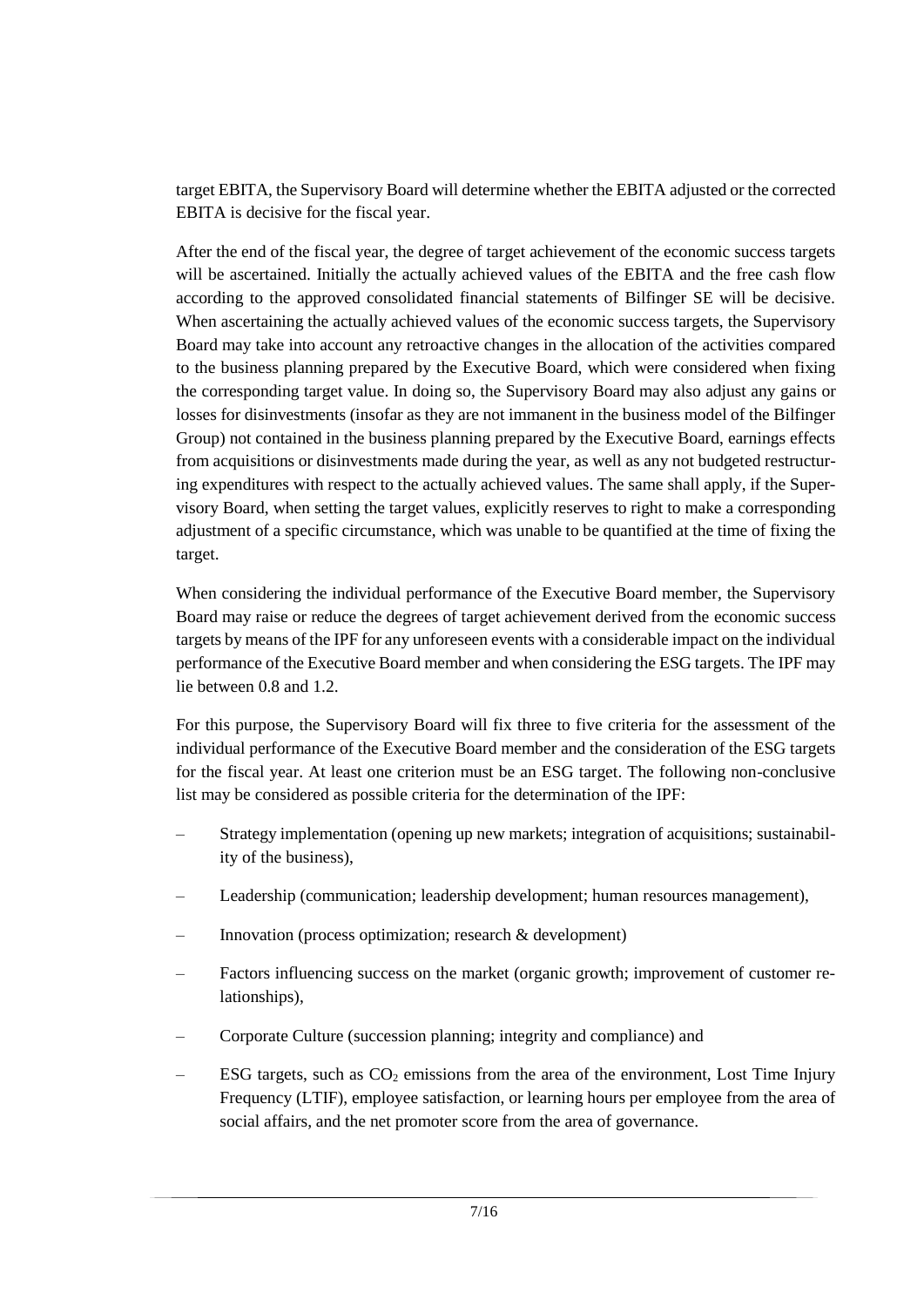The Supervisory Board is entitled to make use of other criteria for the IPF and change their weighting to one another if this, in the opinion of the Supervisory Board, is more suitable to ensure that the Executive Board is incentivized in these categories, especially with regard to the ESG targets.

After the end of the fiscal year, the Supervisory Board will assess the total performance of the Executive Board member on the basis of the criteria fixed for the fiscal year and events and will, at its own discretion, set the IPF by way of an overview of the individual performance.

On this basis, the Supervisory Board will calculate the payout amount from the STI after the end of the fiscal year. In a first step, the STI target amount of the respective Executive Board member will be multiplied by the weighted average of the degrees of target achievement of the economic success targets and the respective fixed IPF. In a second step, the Supervisory Board will check to see whether the calculated payout amount from the STI is to be reduced due to a malus within the meaning of Item 3.4 or, within the meaning of Item 3.4, to be raised due to a subsequent positive correction of the consolidated financial statements.

The payout amount from the STI is to be limited to a maximum of 200% of the target amount. The payout amount is due for payment two weeks after the ordinary General Meeting of Bilfinger SE, to which the annual financial statements for the respective fiscal year are submitted.

In the event of any extraordinary events or developments, the Supervisory Board is authorized to adapt the STI terms and conditions appropriately at its discretion, insofar as they have not already led to an adjustment when ascertaining the actually achieved values of the economic success targets. Extraordinary events or developments may, for example, be an acquisition or a disinvestment of a business or parts of a business or of participations in companies, a merger of the Company with another company, changes in the legal and/or regulatory framework, or a significant change in the market environment.

## **3.2 Multi-year variable remuneration (LTI)**

The LTI will be granted in the form of a performance share plan with one-year performance periods and a subsequent three-year share acquisition and holding obligation. As the economic success target, the development of the ROCE for the Bilfinger Group during the one-year performance period will be decisive. The basis for ascertaining the ROCE economic success target is the approved consolidated financial statements for the respective fiscal year. After the expiration of the performance period, the Supervisory Board may either transfer shares to the Executive Board member or pay out the virtual net amount in cash in connection with the obligation of the Executive Board member to acquire Bilfinger shares on fixed days with this money.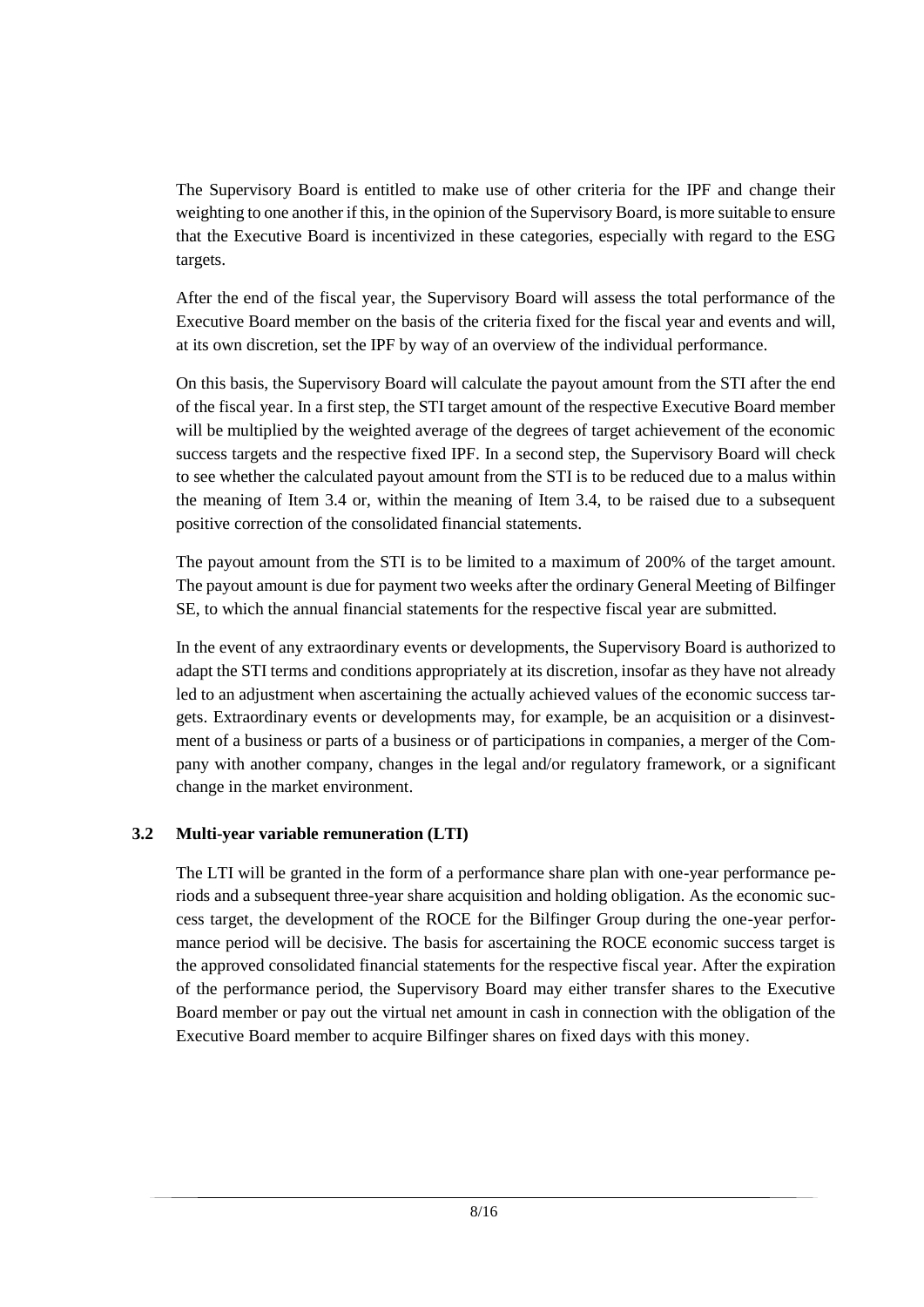

#### CALCULATION OF THE LONG TERM INCENTIVE

For every fiscal year, a tranche of virtual shares in Bilfinger SE, i.e. so-called Performance Share Units ("**PSU**") will be allocated to the Executive Board members at the beginning of the fiscal year. The respective fiscal year is the one-year performance period of the respective tranche. The allocated quantity of PSUs of the respective tranche ("**initial quantity**") is the quotient commercially rounded to whole shares from the individual LTI target amount and the initial share price of the Bilfinger share for the respective fiscal year. The initial share price is the arithmetic mean, commercially rounded to two decimal digits, of the Xetra final share prices of the Bilfinger share at the Frankfurt stock exchange (or a successor system in lieu of this exchange) over the past 30 trading days prior to the start of the relevant fiscal year.

For the fiscal year when taking into account the current business planning prepared by the Executive Board or by way of an exception, in the event of the lack of the timely submission of the business planning prior to the end of the ending fiscal year, the Supervisory Board will set the following for each of the economic success targets of EBITA and free cash flow at the first meeting after the submission of the planning to the Supervisory Board:

- a minimum value which corresponds to the degree of target achievement of 50%;
- a target value which corresponds to the degree of target achievement of 100%; and
- a maximum value which corresponds to the degree of target achievement of 200%.

Values between the minimum value and the target value and between the target value and the maximum value will be interpolated linearly.

After the end of the fiscal year, the degree of target achievement with respect to the ROCE will be ascertained. The basis shall be the ROCE achieved from the approved consolidated financial statements for the relevant fiscal year. To calculate the final quantity of PSUs of the tranche, the initial quantity of the PSUs will be multiplied by the ROCE degree of target achievement and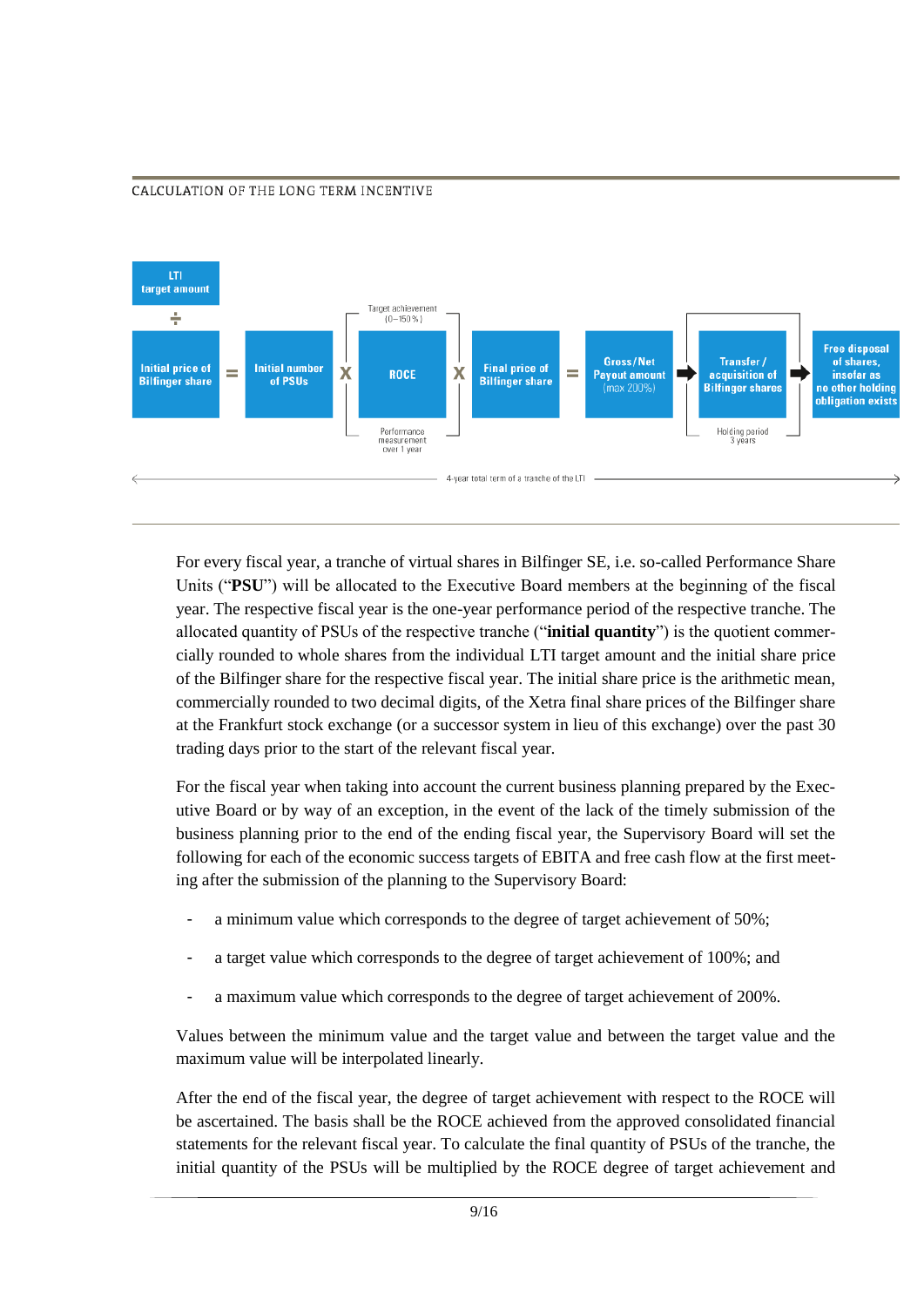commercially rounded to the whole PSU. The final quantity of PSUs will then be multiplied by the final share price of the Bilfinger share (i.e. the is the arithmetic mean, commercially rounded to two decimal digits, of the Xetra final share prices of the Bilfinger share at the Frankfurt stock exchange (or a successor system in lieu of this exchange) over the past 30 trading days prior to the end of the relevant fiscal year. This results in the virtual gross payout amount. The virtual gross payout amount is limited to 200% of the LTI target amount agreed in the service agreement. The Supervisory Board is authorized,

- to adapt the virtual gross payout amount appropriately at its due discretion in the event of any extraordinary events or developments, in particular with any extreme share price increases, material changes in the structure of the Group, or the unexpected change in the legal and regulatory framework, as well as with the explicitly declared reservation of the adjustment of a circumstance by the Supervisory Board when fixing the target value, and
- to reduce the virtual gross payout amount due to a malus within the meaning of Item 3.4.

The virtual net payout amount results from the virtual gross payout amount after any adjustments or reductions less taxes and levies.

Bilfinger SE will transfer a number of Bilfinger shares corresponding to the quotients from the virtual net payout amount and the Xetra final share price of the Bilfinger share on the tenth stock market trading day after the ordinary General Meeting of Bilfinger SE to which the annual financial statements for the fiscal year of the performance period is submitted. The Executive Board member is obligated to hold a number of Bilfinger shares corresponding to the number of the transferred Bilfinger shares for at least three years as of the transfer of the Bilfinger shares. This shall also apply in the event of the end of an appointment or of the service agreement prior to the expiration of the three-year holding period.

The Supervisory Board may decide to pay out the virtual net payout amount wholly or partly ("**cash settlement**") to the Executive Board member instead of the transfer of Bilfinger shares. In this case, the Executive Board member is obligated to acquire Bilfinger shares in the amount of the cash settlement, namely on fixed acquisition days. The Executive Board member is further obligated to hold a quantity of Bilfinger shares corresponding to the number of acquired Bilfinger shares, for at least three years as of the acquisition of the Bilfinger shares. This shall also apply in the event of a termination of the appointment or of the service agreement.

The transfer of the Bilfinger shares and/or the cash settlement shall occur by no later than on the fourteenth banking day after the ordinary General Meeting of Bilfinger SE, to which the annual financial statements for the fiscal year of the performance period is submitted.

Conflicts with insider regulations are avoided for the Executive Board members by the selected design of the terms and conditions regarding the acquisition and holding of Bilfinger shares, in particular by the stipulation of fixed days for the acquisition.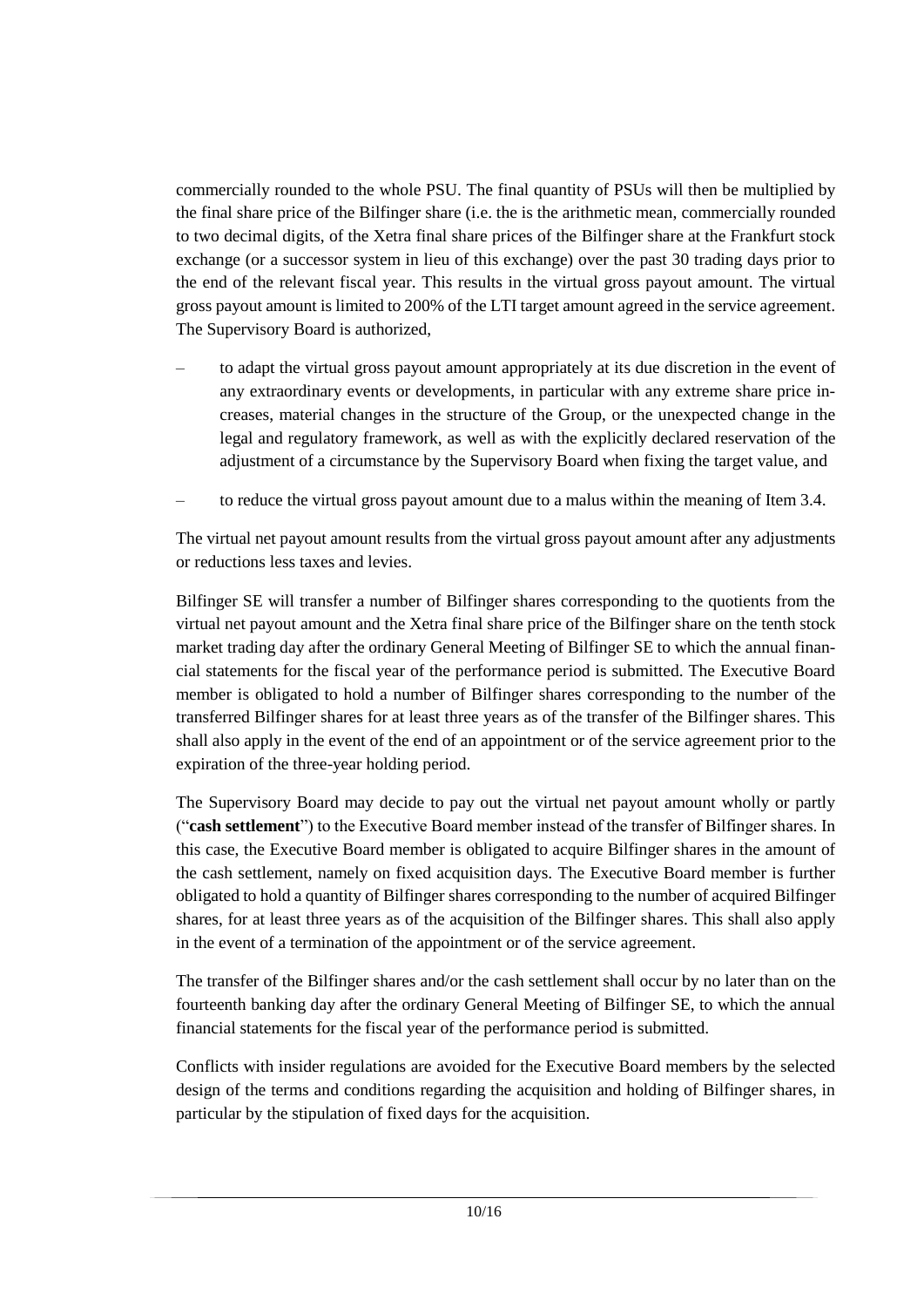In the event of a subsequent positive correction of the consolidated financial statements, the Supervisory Board is authorized to retroactively raise the LTI within the meaning of Item 3.4. The limit of the virtual gross payout amount remains unchanged at 200% of the LTI target amount agreed in the service agreement.

## **3.3 Reduction and lapse of the variable remuneration**

If the service agreement begins or ends during an ongoing fiscal year, the STI target amount and the LTI target amount for this fiscal year will be reduced *pro rata temporis*. The date on which the STI and LTI come due and their calculation parameters will not be affected by assumption of office or departure of the Executive Board member during the year.

If the Executive Board member was unable to work for longer than six months in a fiscal year due to illness or for personal reasons, or if his/her employment has rested for more than six months for other reasons, the STI target amount and the LTI target amount will be reduced *pro rata temporis* for the period of time exceeding six months.

In the event that the service agreement is validly terminated by Bilfinger SE for a reason for which the Executive Board member is responsible, any and all claims arising from the STI and the LTI for the ongoing fiscal year will lapse.

If the Executive Board member dies prior to the payout of the STI or the LTI, the payout amounts will be calculated in accordance with the provisions of the service agreement and paid out to the heirs on the dates provided in the service agreement.

## **3.4 Malus and clawback provision for the variable remuneration**

Bilfinger SE may reduce, or completely cancel, or reclaim, wholly or in part, the STI payout amount and/or the virtual gross payout amount of the LTI in the event of a deliberate or grossly negligent serious breach

- by the Executive Board member against the principles contained in the Bilfinger Code of Conduct,
- by the Executive Board member against the duties of care when managing the company, or
- of the Bilfinger Code of Conduct by employees of Bilfinger SE or by members of corporate bodies or by employees of companies affiliated with Bilfinger SE, if the Executive Board member has breached the corresponding organizational and supervising duties to a serious degree ("**breach**")

during the assessment period for a variable component of remuneration –the relevant fiscal year for the STI, and the performance period for the LTI, and until the expiration of the three-year holding period. The Supervisory Board makes a decision in the respective individual case at its due discretion while taking into consideration the severity of the breach and the amount of the financial loss or damage to the reputation of Bilfinger SE caused by the breach.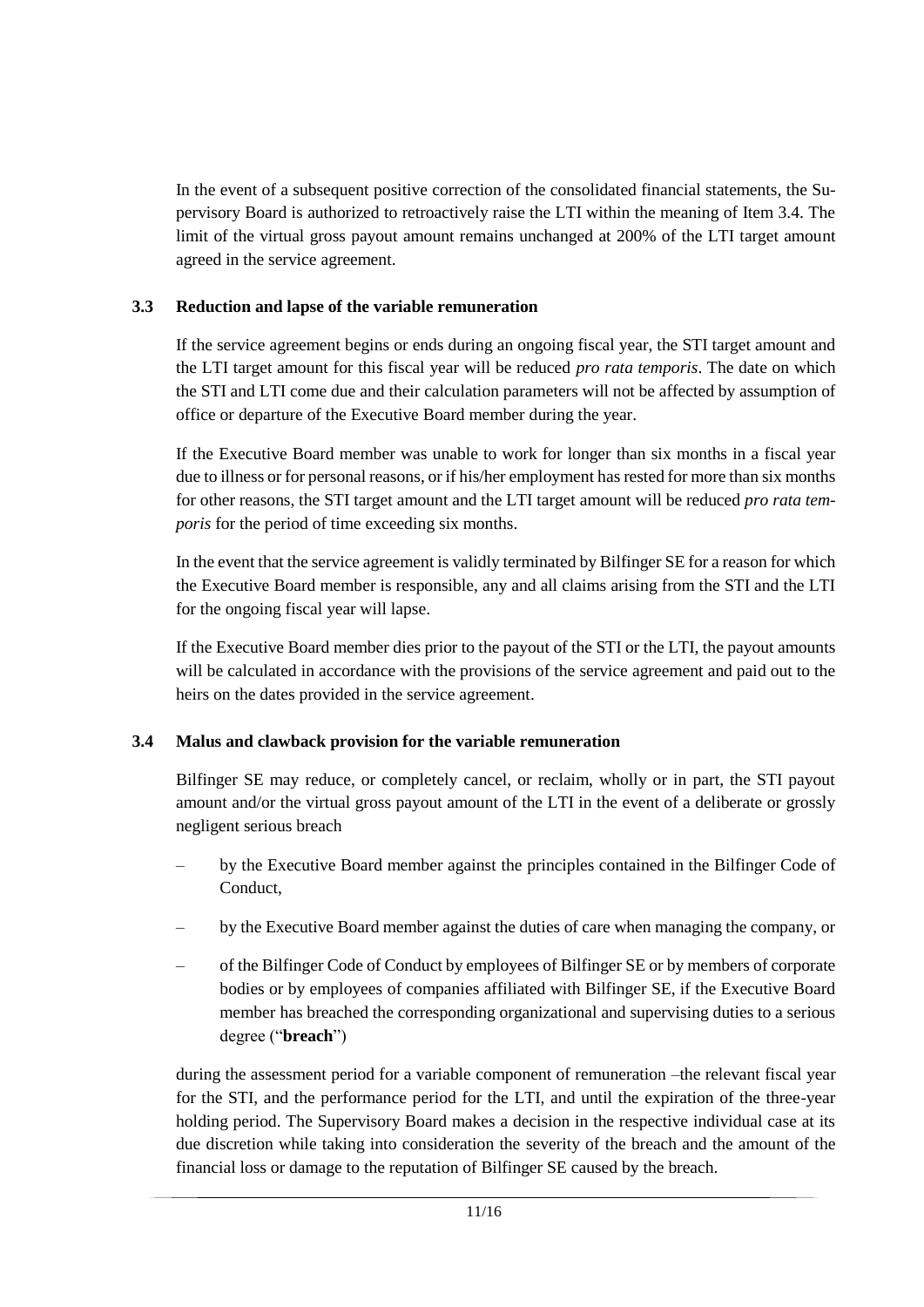The Supervisory Board may reduce down to zero the amount of individual or all variable components of the STI and the LTI remuneration in the assessment period in which the breach occurs and which have not yet been paid out at the time of the decision by the Supervisory to reclaim the disbursements. Furthermore, in the event of subsequent knowledge or subsequent discovery of a breach, already disbursed variable elements of the STI and the LTI remuneration in the assessment period of which the breach occurs, may be wholly or partly reclaimed, if not more than five years have elapsed since the payout of the respective disbursement amounts. The reduction or reclaim is also possible if the employment relationship was already ended at the time of the decision to reclaim the disbursements.

Furthermore, Bilfinger SE shall have a claim to a reclaim against the Executive Board member if after the payout of the respective payout amount of the STI and/or the LTI, it turns out that published consolidated financial statements, concerning the assessment period of the STI and/or the LTI were objectively erroneous and therefore had to be retroactively corrected in accordance with the relevant accounting regulations, and no or a smaller STI payout amount and/or virtual gross payout amount for the LTI would have been incurred based on the corrected consolidated financial statements. The assertion of the claim to a reclaim is at the due discretion of the Supervisory Board. If the correction of the consolidated financial statements leads to a higher payout amount of the STI and/or the LTI, Bilfinger SE will pay the amount of the difference to the Executive Board member.

## **3.5 Special Payment**

In the event of any outstanding, extraordinary successes or individual performance of an Executive Board member, which are significantly advantageous to the Company, and which will bring the Company future benefits, the Supervisory Board may, at its due discretion, decide to grant the Executive Board member an appropriate special payment, if the special payment lies in the Company's interests in the estimation of the Supervisory Board. The following may apply as extraordinary success or extraordinary individual performance:

- the longer-term takeover of additional areas of Board responsibility due to the impediment or vacancy of the Executive Board member who is responsible;
- the final aversion of extraordinary risks for the continued existence of the Company or of the Group due to a personal commitment exceeding the member's obligations; or
- the successful conclusion of a transaction that is strategically very important for the Company or of a merger with another company due to a personal commitment exceeding the member's obligations;
- the successful refinancing of the Bilfinger Group during a liquidity crisis of the company evoked by an unforeseeable crisis.

The Supervisory Board may agree on other individual examples for special [comparable] circumstances or extraordinary performance, which may be the basis for a special payment.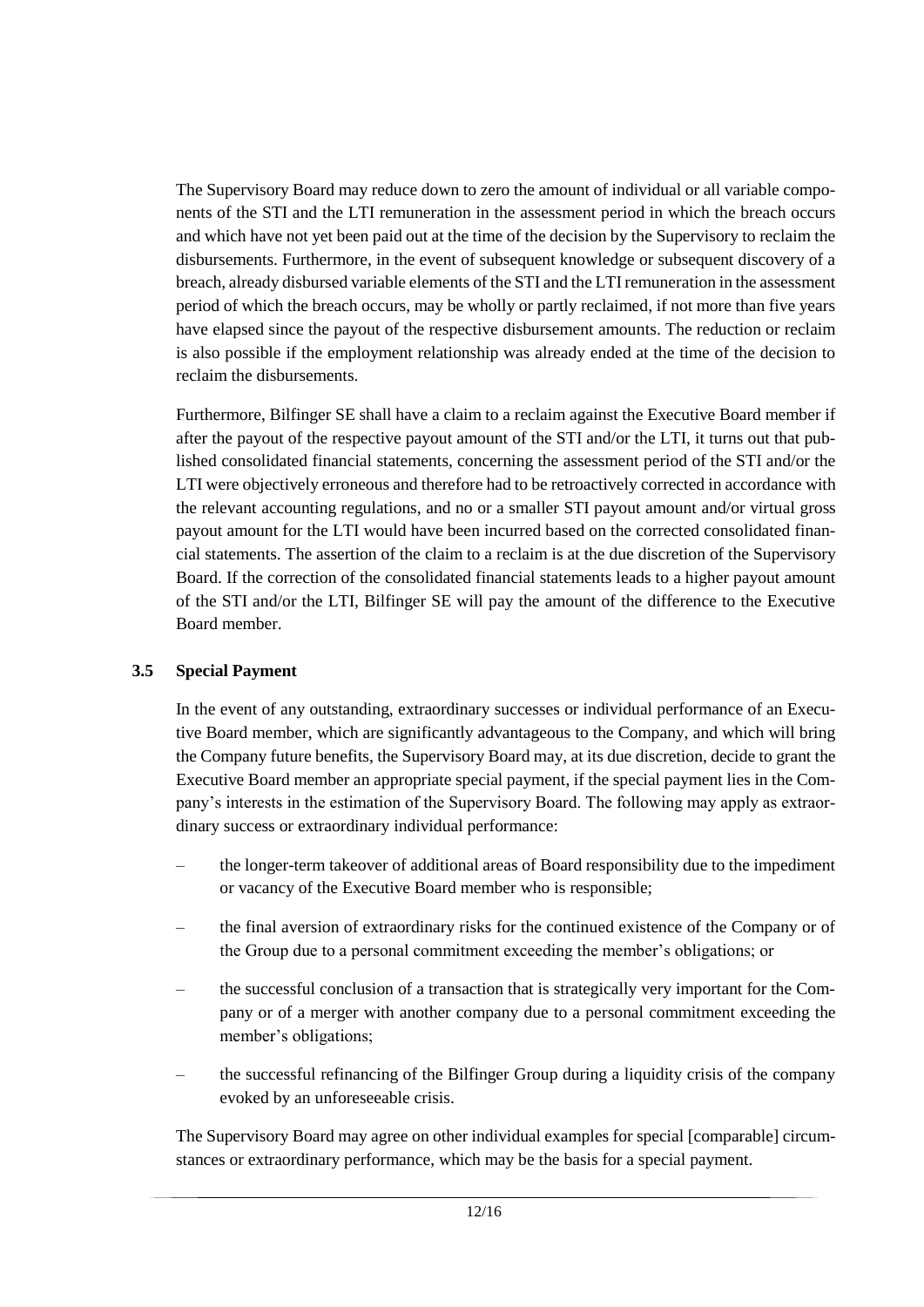Furthermore, the total emoluments for the fiscal year, in which the special payment is made, must also be appropriate when considering the special payment within the meaning of Sec. 87 (1) of the German Stock Corporation Act (*AktG*). Any special payment will be credited towards the maximum remuneration.

## **3.6 General share acquisition and holding obligation**

The share acquisition and holding obligation for the Executive Board forms another key element of the remuneration system with the objective of promoting the Company's long-term and sustainable development. Executive Board members are obligated to acquire at least a number shares of Bilfinger SE every year during the term of their appointment the purchase prices of which (including the ancillary acquisition costs) together correspond to one-fifth of their gross annual base salary. Exceeding the requirement in one year will be credited towards the following years. Shares that Bilfinger SE transfers to the Executive Board member as part of the LTI or that the Executive Board member acquires with a cash settlement due to the obligation to acquire and hold shares as part of the LTE will also be credited.

The obligation to acquire and hold shares is capped over the whole duration of the service agreement. The upper limit (cap) comprises the number of shares the purchase prices of which (including the ancillary acquisition costs) together correspond to one-fifth of a gross annual base salary. Executive Board members are obligated to hold the number of shares corresponding to the upper limit during the term of their appointment to the Executive Board of Bilfinger SE.

## **II. Maximum remuneration**

The total remuneration to be granted for one fiscal year is (independent of the date of its disbursement) absolutely limited at the top (maximum remuneration). In this sense, the total remuneration consists of the annual base salary, the STI and the LTI, any further payments in special cases, any special payment, company pension benefits and fringe benefits. For the Chairman of the Executive Board, the gross maximum remuneration shall be EUR 5,300,000 and for the ordinary Executive Board members, the gross maximum remuneration shall be EUR 3,500,000; in individual service agreements, lower amounts may be agreed. If the duties of the Chairman of the Executive Board are performed on an interim basis by another member of the Executive Board, the Supervisory Board may provide for the gross maximum remuneration of the Chairman of the Executive Board to be applied accordingly for this period. Should the employment relationship end in the course of a year, a *pro rata* maximum remuneration shall apply to the respective fiscal year. Should the employment relationship commence in the course of a year, the maximum remuneration for the respective fiscal year shall not be reduced *pro rata* in order to take into account special aspects in the year in which the member took office.

If the remuneration exceeds the maximum remuneration, the virtual gross payout amount for the LTI for the respective fiscal year will be reduced. Insofar as this is insufficient to comply with the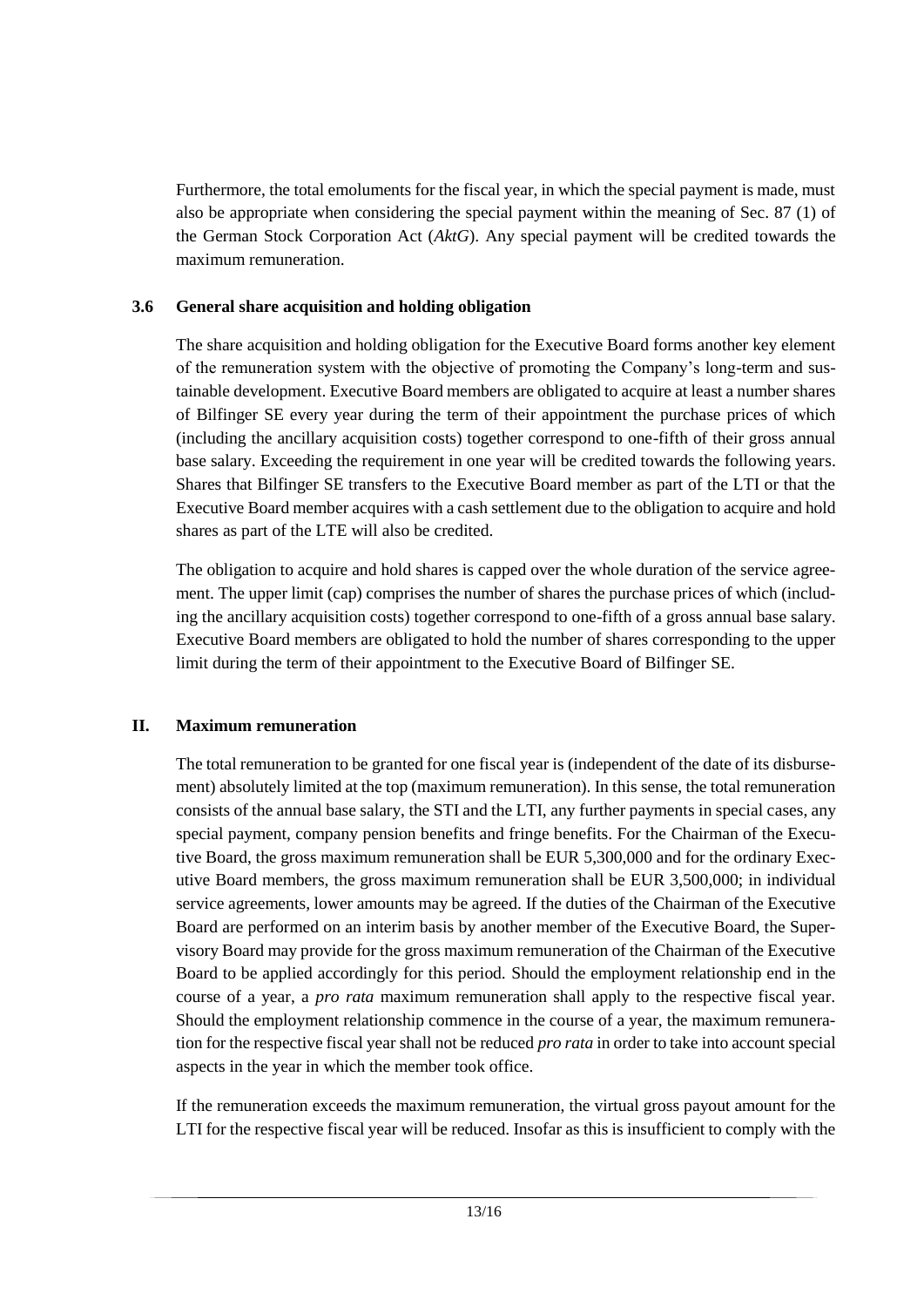maximum remuneration, the Supervisory Board may, at its due discretion, reduce other components of the remuneration or demand the reimbursement of already paid out remuneration.

Independent of the fixed maximum remuneration, moreover, the payout amounts of STI and LTI are capped relative to the respective target amount at 200%.

## **III. Remuneration-related legal transactions**

## **1. Durations of remuneration-related legal transactions**

## **1.1 Terms of the service agreements**

The service agreements of the Executive Board members shall apply for the duration of the ongoing appointments. The term of the service agreements of Executive Board members shall not exceed the maximum duration of five years, whereby in principle, first-time appointments will not exceed a term of three years.

The service agreements will automatically extend for the term of a renewed appointment, unless otherwise agreed.

## **1.2 Tying clause**

If the appointment as a member of the Executive Board pursuant to Sec. 84 (3) of the German Stock Corporation Act (AktG) is revoked or otherwise prematurely terminated by Bilfinger SE, the service agreement shall end automatically with the expiration of the notice periods provided in Sec. 622 of the German Civil Code (BGB).

## **1.3 Right of termination in the event of a change of control**

The service agreements may provide that the Executive Board members may terminate their service agreement with a notice period of six months to the end of a calendar month, if a change of control occurs.

No benefits are promised on the occasion of the premature termination of the service agreement by exercising the termination right due to a change of control (in particular for payment of a severance payment).

In derogation of this, severance payments in the event of a termination due to a change of control have been agreed upon with the current Executive Board members. The severance payment amounts to the annual base salary plus variable remuneration, i.e. STI and LTI, due for the remaining term of the agreement and not exceeding the sum due for three years. As a general principle, the sum due for STI shall be calculated according to the average variable remuneration paid over the last five full fiscal years, the sum due for LTI according to the annual value of PSUs allocated. Further, the severance payment shall be limited to 150% of the general severance cap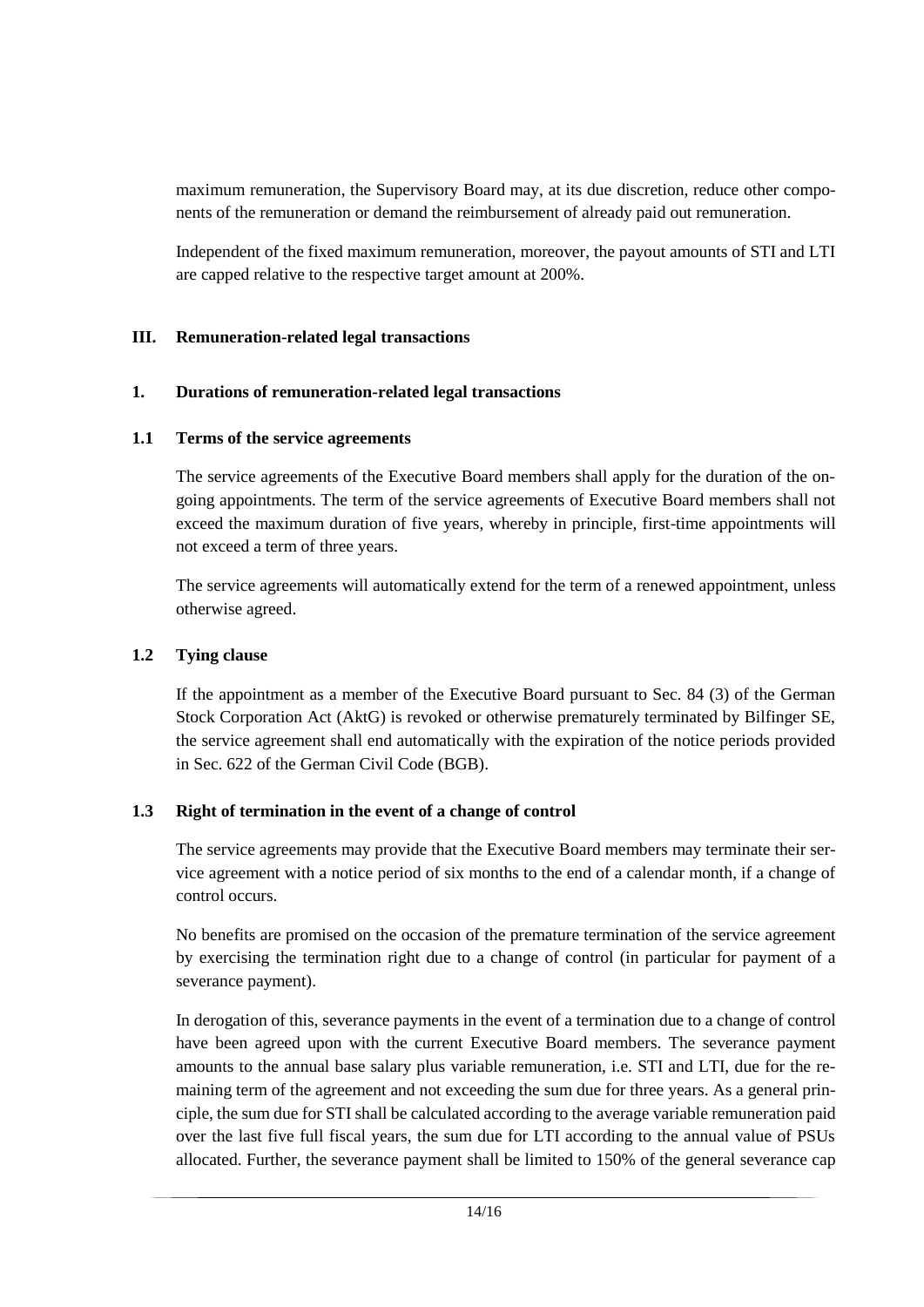at the level of two years' annual remuneration. The Supervisory Board is authorized to continue the agreement on the change of control with a severance payment commitment to a maximum of the so far agreed extent in the event that a current Executive Board member's appointment is extended.

## **2. Compensation for the non-compete clause**

The Supervisory Board may principally agree upon a post-contractual ban on competition with Executive Board members and grant these payments of compensation for the non-complete clause. For each month of the post-contractual ban on competition, the maximum compensation for the non-complete clause shall amount to one-twelfth of the annual base salary.

Currently, all Executive Board members are, for the duration of a compensation period of 24 months as of the date of the end of their service agreement, subject to a post-contractual ban on competition. For the duration of the ban on competition, Executive Board members shall receive compensation at the level of one twelfth of 50% of the annual remuneration due to the Executive Board member (annual base salary plus variable remuneration). Any other remuneration that an Executive Board member receives during the term of the post-contractual ban on competition by utilizing his working capacity, will be credited in the amount of 50% toward the compensation for the month, for which such remuneration is incurred. Any payments from the company pension shall be credited toward this compensation for the non-compete clause.

## **3. Compensation on dismissal**

In the event of a premature termination of the appointment without good cause, any payments agreed, if necessary, to the Executive Board member shall not exceed the value of the remuneration for two years (severance cap) and will not provide compensation for more than the remaining term of the service agreement. Any severance payment will be credited to the compensation for the non-compete clause within the framework of the post-contractual ban on competition.

# **IV. Consideration of the remuneration and employment terms and conditions of the employee when fixing the remuneration system.**

Whilst fixing the remuneration system as well as the specific amount of remuneration for the Executive Board members, the Supervisory Board considered both the remuneration and employment conditions of Bilfinger SE employees. To this end, the Supervisory Board defined as top management the Management Level 1 and demarcated this both from Bilfinger SE's Executive Board and its total workforce. During regular assessments of whether the Executive Board remuneration is appropriate, the Supervisory Board also particularly takes into account whether adjustments in time are necessary due to a change in the relation of the remuneration for the Executive Board, Management Level 1 and the entire workforce or due to the developments in the remuneration of individual groups.